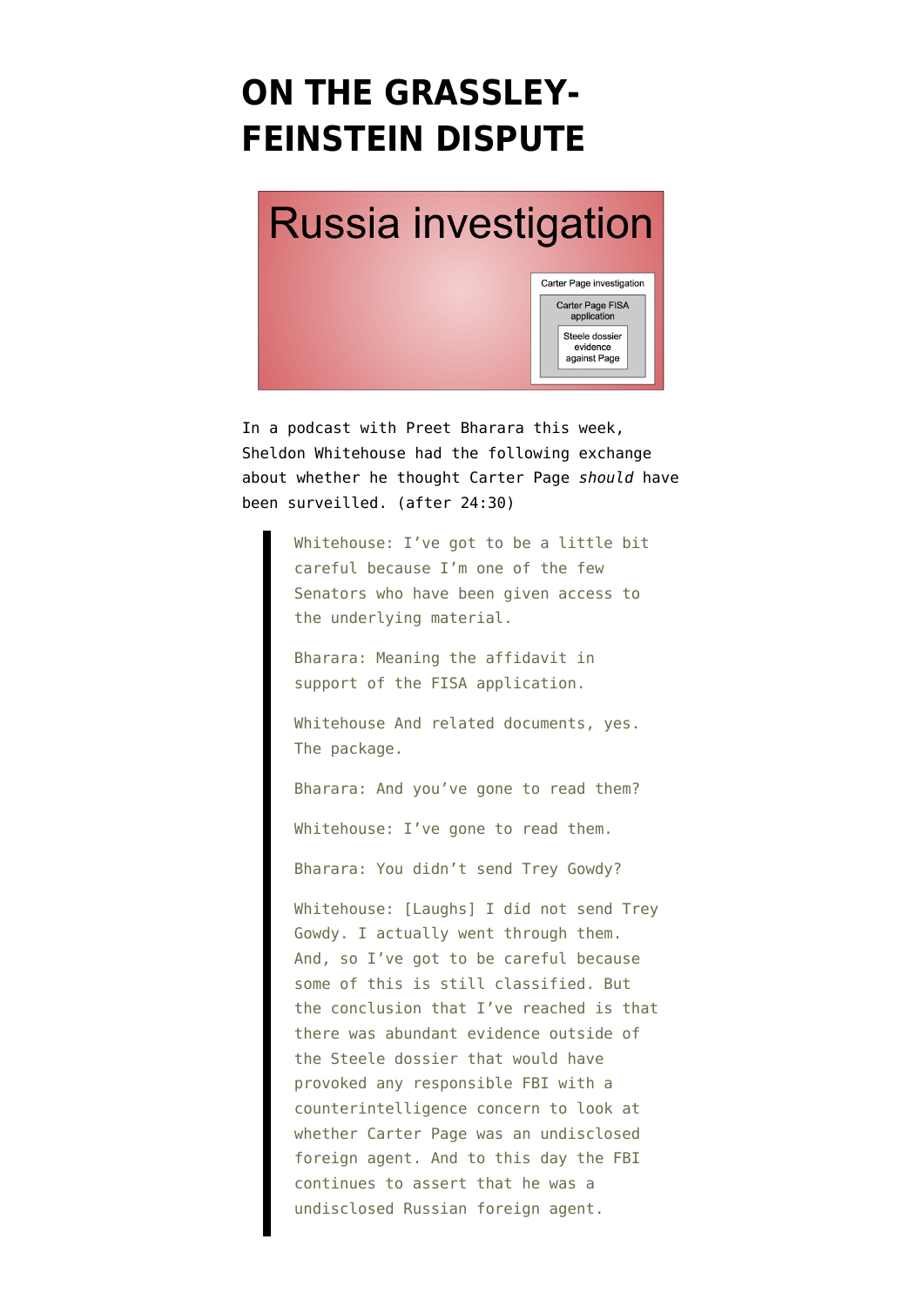For the following discussion, then, keep in mind that a very sober former US Attorney has read the case against Carter Page and says that the FBI still — still, after Page is as far as we know no longer under a FISA order — asserts he "was" an undisclosed foreign agent (it's not clear what that past tense "was" is doing, as it could mean he was a foreign agent until the attention on him got too intense or remains one; also, I believe John Ratcliffe, a Republican on the House Judiciary Committee and also a former US Attorney, has read the application too).

With that background, I'd like to turn to the substance of the dispute between Chuck Grassley and Dianne Feinstein over the dossier, which has played out in the form of a referral of Christopher Steele to FBI for lying. In the wake of the Nunes memo theatrics, Grassley released first a [heavily redacted](https://www.judiciary.senate.gov/imo/media/doc/2018-02-02%20CEG%20LG%20to%20DOJ%20FBI%20(Unclassified%20Steele%20Referral).pdf) version of the referral he and Lindsey Graham sent the FBI in early January, followed by a [less-redacted version](https://www.judiciary.senate.gov/imo/media/doc/2018-02-06%20CEG%20LG%20to%20DOJ%20FBI%20(Unclassified%20Steele%20Referral).pdf) this week. The referral, even as a transparent political stunt, is nevertheless more substantive than Devin Nunes' [memo](https://assets.documentcloud.org/documents/4365343/Rep-Devin-Nunes-s-memo.pdf), leading [some](https://www.politico.com/magazine/story/2018/02/09/the-grassley-letter-everyone-is-ignoring-is-way-more-important-than-the-nunes-memo-216956) to take it more seriously. Which may be why Feinstein released a [rebuttal](https://www.feinstein.senate.gov/public/index.cfm/press-releases?ID=47C7EEC2-485D-4654-96CB-6AC83381913B) this week.

In case you're wondering, I'm tracking footnote escalation in these documents. They line up this way:

- 0: Nunes memo (0 footnotes over 4 pages, or 1 over 6 if you count Don McGahn's cover letter)
- 2.6: Grassley referral (26 footnotes over 10 pages)
- 3.6: Schiff memo (36 footnotes, per HPSCI transcript, over 10 pages)
- 5.4: Feinstein rebuttal (27 footnotes over 5 pages)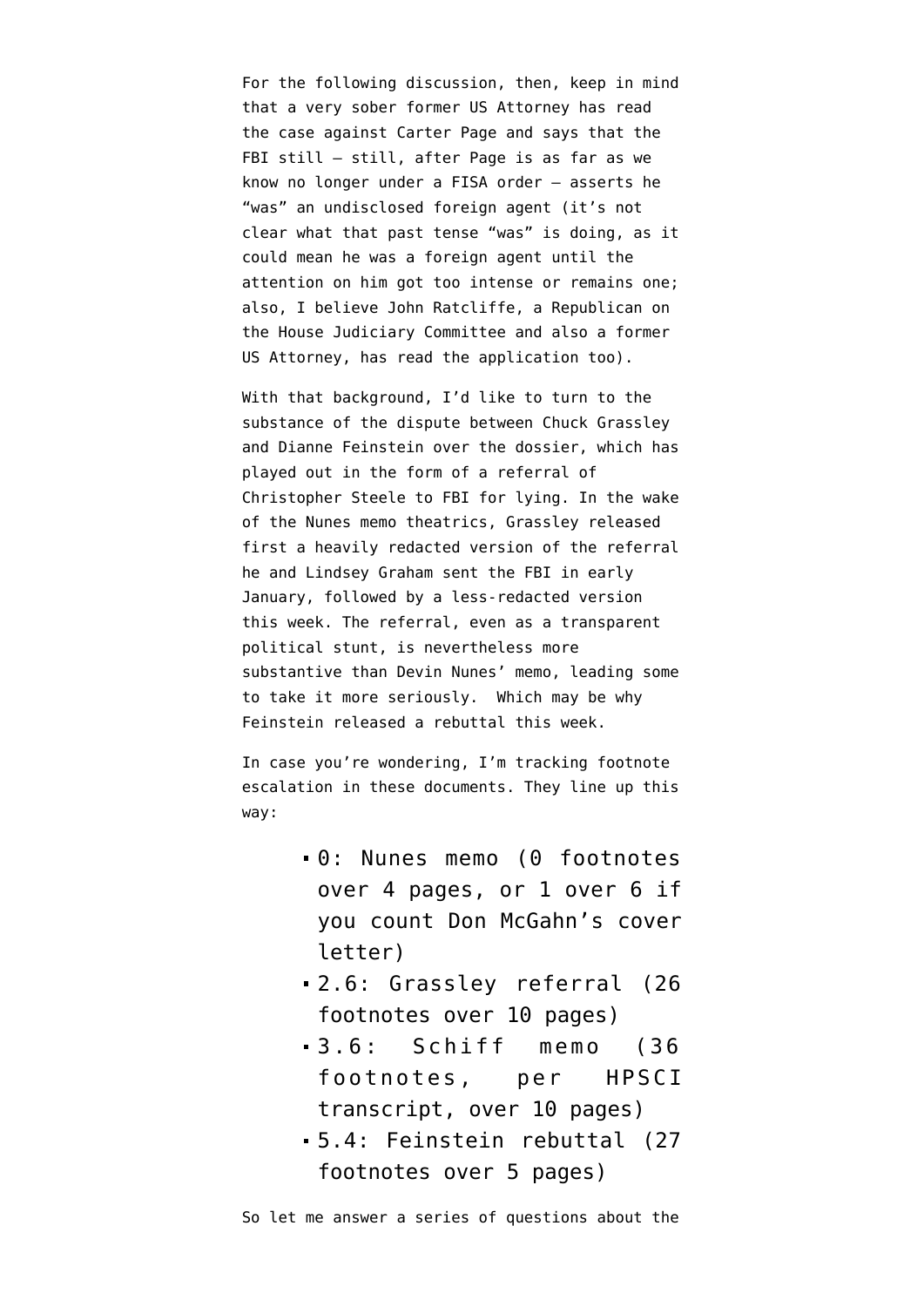memo as a way of arguing that, while by all means the FBI's use of consultants might bear more scrutiny, this is still a side-show.

### **Did Christopher Steele lie?**

The Grassely-Graham referral says Steele may have lied, but doesn't commit to whether classified documents obtained by the Senate Judiciary Committee (presumably including the first two Page applications), a [declaration](https://assets.documentcloud.org/documents/3892131/Trump-Dossier-Suit.pdf) Steele submitted in a British lawsuit, or Steele's statements to the FBI include lies.

> The FBI has since provided the Committee access to classified documents relevant to the FBI's relationship with Mr. Steele and whether the FBI relied on his dossier work. As explained in greater detail below, when information in those classified documents is evaluated in light of sworn statements by Mr. Steele in British litigation, it appears that either Mr. Steele lied to the FBI or the British court, or that the classified documents reviewed by the Committee contain materially false statements.

On September 3, 2017 — a good three months before the Grassley-Graham referral — I [pointed](https://www.emptywheel.net/2017/09/03/on-the-lawfare-surrounding-the-steele-dossier/) [to](https://www.emptywheel.net/2017/09/03/on-the-lawfare-surrounding-the-steele-dossier/) a number of things in the Steele declaration, specifically pertaining to who got the dossier or heard about it when, that I deemed "improbable."

That was the genius of the joint (!!) Russian-Republican campaign of [lawfare](https://www.emptywheel.net/2017/09/03/on-the-lawfare-surrounding-the-steele-dossier/) against the dossier. As Steele and BuzzFeed and Fusion tried to avoid liability for false claims against Webzilla and Alfa Bank and their owners, they were backed into corners where they had to admit that Democrats funded the dossier and made claims that might crumble as Congress scrutinized the dossier.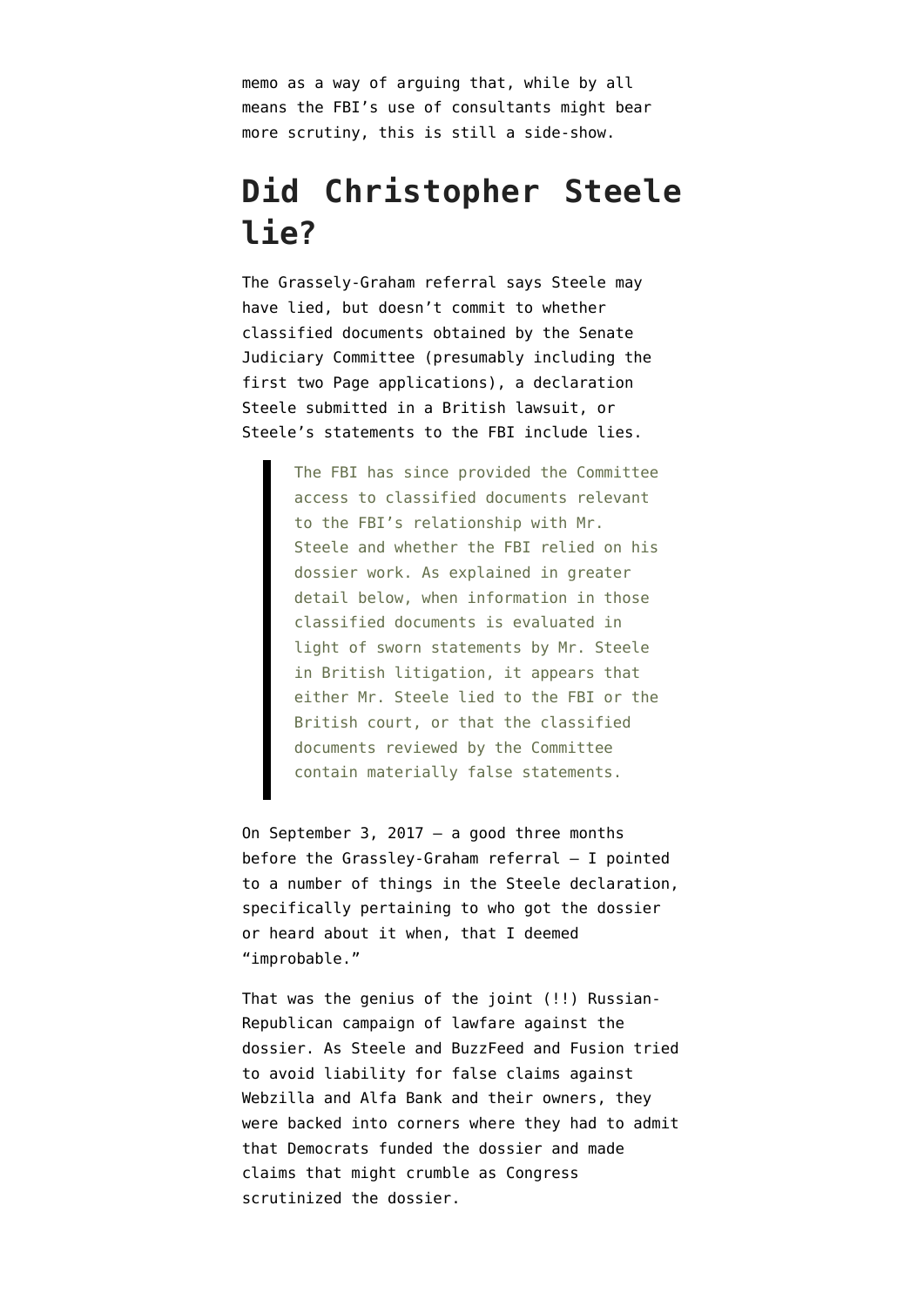So, yeah, I think it quite possible that Steele told some stretchers.

### **Did Christopher Steele lie** *to the FBI***?**

But that only matters if he lied to the FBI (and not really even there). The UK is not about to extradite one of its former spies because of lies told in the UK — they're not even going to extradite alleged hacker Lauri Love, because [we're a barbaric country.](http://www.bbc.com/news/uk-england-42946540) And I assume the Brits give their spooks even more leeway to fib a little to courts than the US does.

The most critical passage of the referral on this point, which appears to make a claim about whether Steele told the FBI he had shared information with the press *before* they first used his dossier in a Page application, looks like this.



The footnote in the middle of that redacted passage goes to an unredacted footnote that says,

> The FBI has failed to provide the Committee the 1023s documenting all of Mr. Steele's statements to the FBI, so the Committee is relying on the accuracy of the FBI's representation to the FISC regarding the statements.

#### 1023s are Confidential Human Source reports.

I say that's the most important passage because the referral goes on to admit that in subsequent FISA applications the FBI explained that the relationship with Steele had been terminated because of his obvious involvement in the [October 31, 2016 David Corn story.](https://www.motherjones.com/politics/2016/10/veteran-spy-gave-fbi-info-alleging-russian-operation-cultivate-donald-trump/) Graham and Grassley complain that the FBI didn't use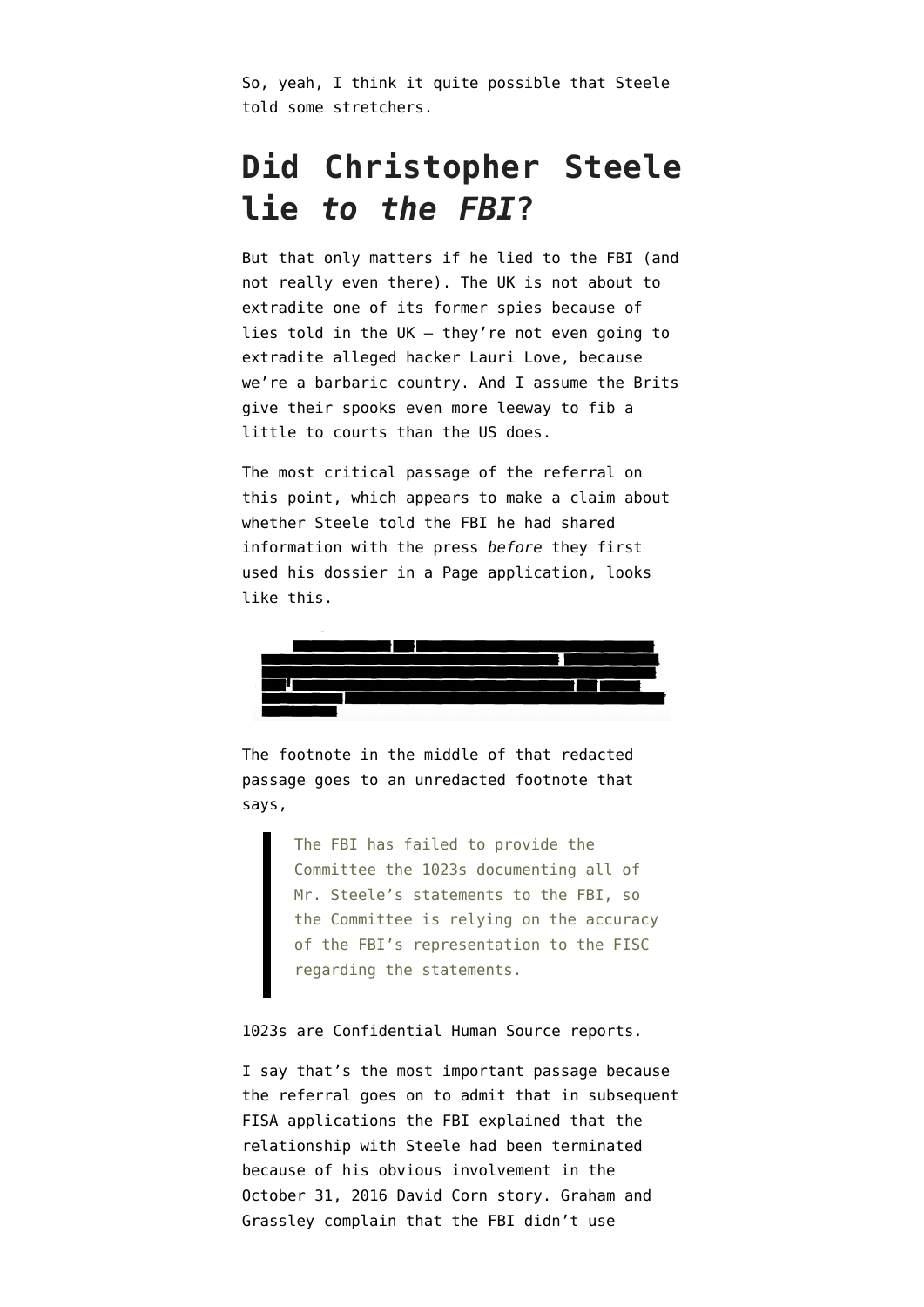Steele's defiance of the FBI request not to share this information with anyone besides the FBI to downgrade his credibility rankings. Apparently FISC was less concerned about that than Graham and Grassley, which may say more about standards for informants in FISA applications than Steele or Carter Page.

The footnote, though, is the biggest tell. That's because Feinstein's rebuttal makes it quite clear that after Grassley and Graham made their referral, SJC received documents — which, given what we know has been given to HPSCI, surely include those 1023s — that would alter the claims made in the referral.

> The Department of Justice has provided documents regarding its interactions with Mr. Steele to the Judiciary Committee both before and after the criminal referral was made. Despite this, the Majority did not modify the criminal referral and pressed forward with its original claims, which do not take into account the additional information provided after the initial January 4 referral.

Feinstein then goes on to state, several times and underlining almost everything for emphasis, that the referral provides no proof that Steele was ever asked if he had served as the source for Isikoff.

> *Importantly, the criminal referral fails to identify when, if ever, Mr. Steele was asked about and provided a materially false statement about his press contacts.*

> *Tellingly, it also*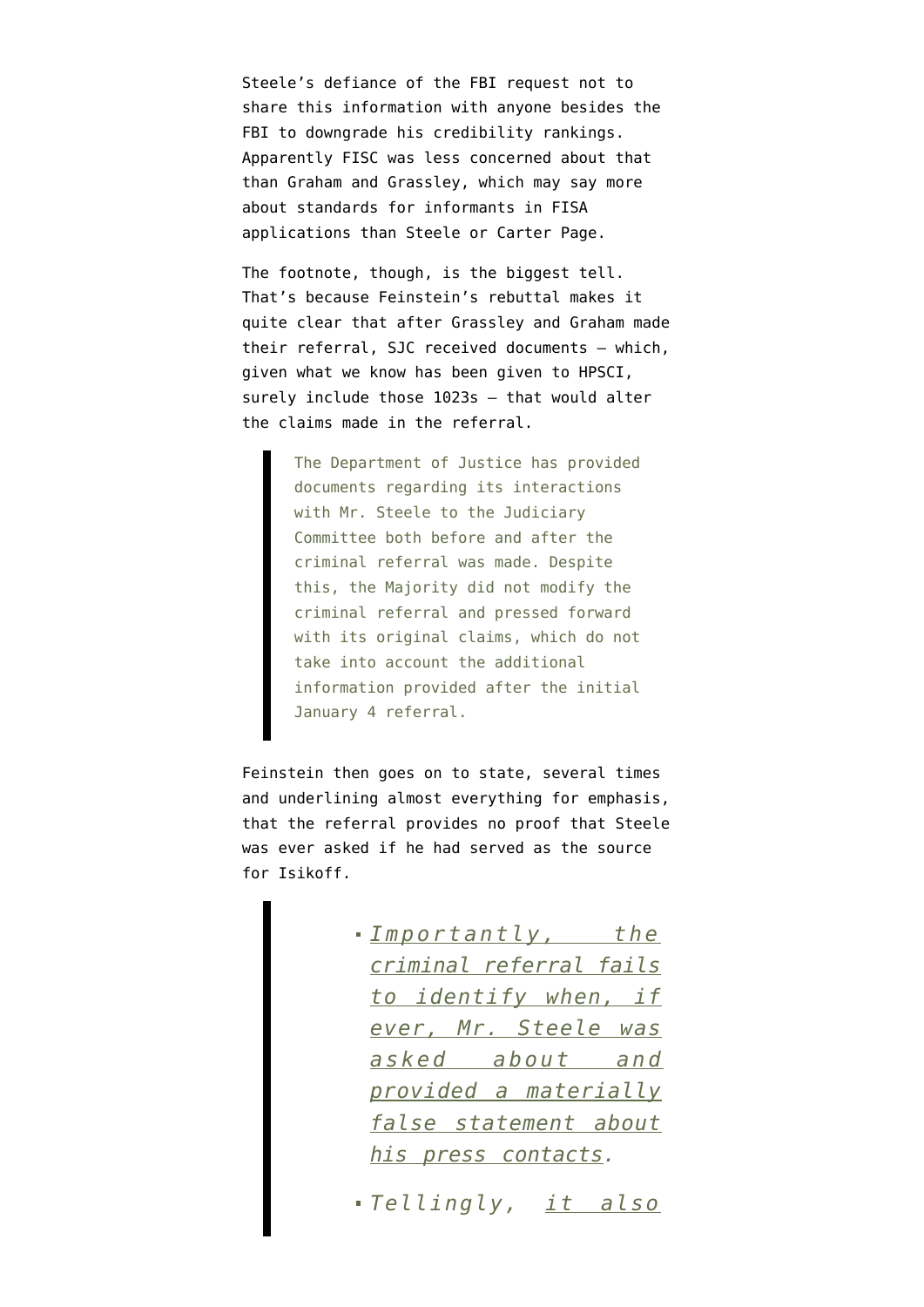*fails to explain any circumstances which would have required Mr. Steele to seek the FBI's permission to speak to the press or to disclose if he had done so.*

[snip]

But the criminal referral provides no evidence that Steele was ever asked about the Isikoff article, or if asked that he lied.

In other words, between the redacted claim about what Steele said and Feinstein's repeated claims that the referral presents no evidence Steele was asked about his prior contacts with the press, the evidence seems to suggest that Steele was probably not asked. And once he was, after the Corn article, he clearly did admit to the FBI he had spoken with the press. So while it appears Steele blew off the FBI's warnings not to leak to the press, the evidence that he lied *to the FBI* appears far weaker.

### **Does it harm the viability of the FISA application?**

That should end the analysis, because the ostensible purpose of the referral is a criminal referral, not to make an argument about the FISA process.

But let's assess the memo's efforts to discredit the FISA application.

In two places, the referral suggests the dossier played a bigger role in the FISA application than, for example, Whitehouse suggests.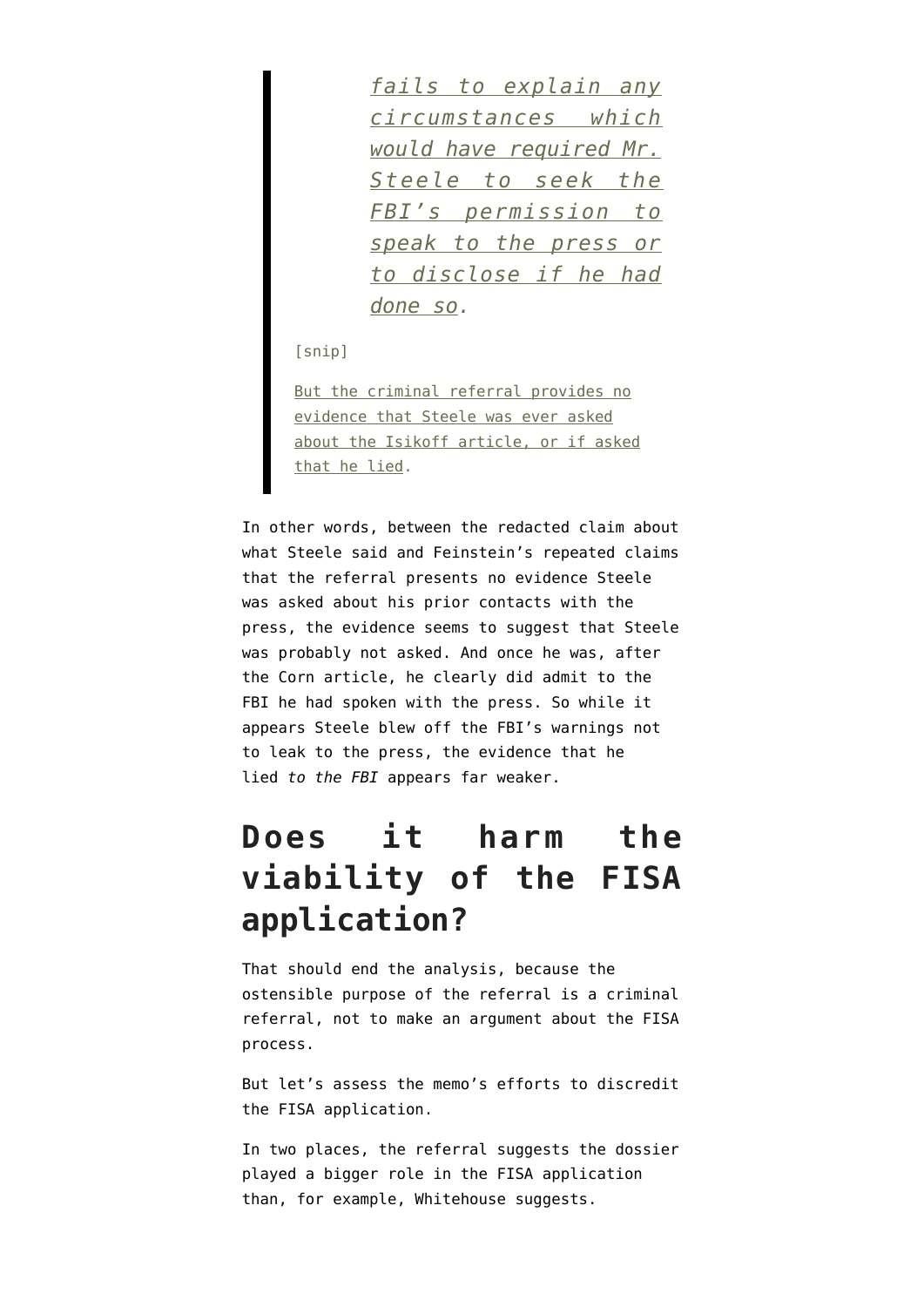Indeed, the documents we have reviewed show that the FBI took important investigative steps largely based on Mr. Steele's information–and relying heavily on his credibility.

[snip]

Mr. Steele's information formed a significant portion of the FBI's warrant application, and the FISA application relied more heavily on Steele's credibility than on any independent verification or corroboration for his claims. Thus the basis for the warrant authorizing surveillance on a U.S. citizen rests largely on Mr. Steele's credibility.

These claims would be more convincing, however, if they acknowledged that FBI had to have obtained valuable foreign intelligence off their Page wiretap over the course of the year they had him wiretapped to get three more applications approved.

Indeed, had Grassley and Graham commented on the addition of new information in each application, their more justifiable complaint that the FBI did not alert FISC to the UK filings in which Steele admitted more contact with the press than (they claim) show up in the applications would be more compelling. If you're going to bitch about newly learned information not showing up in subsequent applications, then admit that newly acquired information showed up.

Likewise, I'm very sympathetic with the substance of the Grassley-Graham complaint that Steele's discussions with the press made it more likely that disinformation got inserted into the dossier ([see my most recently post on that](https://www.emptywheel.net/2018/01/29/on-disinformation-and-the-dossier/) [topic](https://www.emptywheel.net/2018/01/29/on-disinformation-and-the-dossier/)), but I think the Grassley-Graham complaint undermines itself in several ways.

> Simply put, the more people who contemporaneously knew that Mr. Steele was compiling his dossier, the more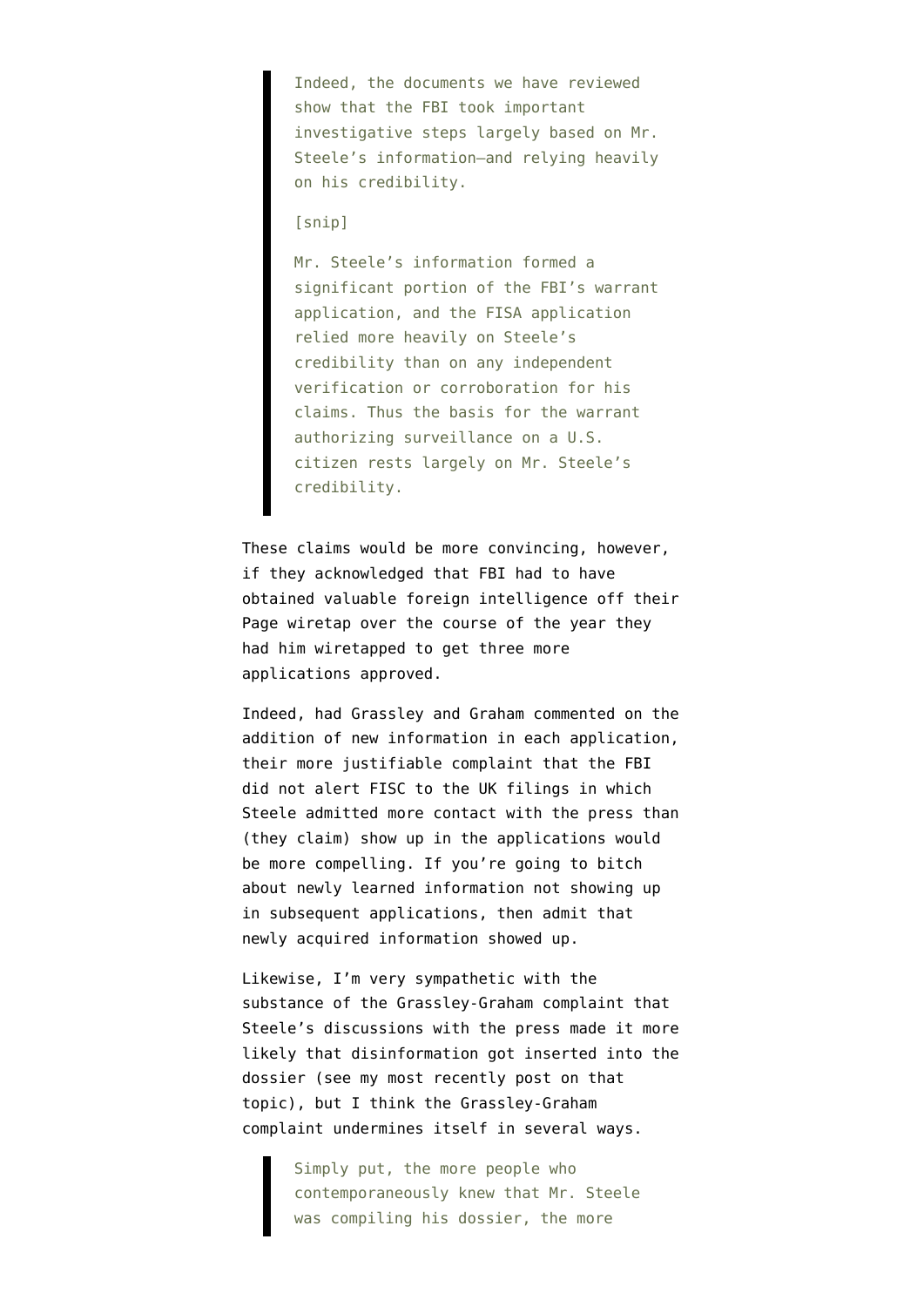likely it was vulnerable to manipulation. In fact, the British litigation, which involves a postelection dossier memorandum, Mr. Steele admitted that he received and included in it *unsolicited*–and unverified–allegations. That filing implies that implies that he similar received unsolicited intelligence on these matters prior to the election as well, stating that Mr. Steele "*continued to receive unsolicited intelligence* on the matters covered by the pre-election memoranda after the US Presidential election." [my underline]

The passage is followed by an entirely redacted paragraph that likely talks about disinformation.

This is actually an important claim, not just because it raises the possibility that Page might be unfairly surveilled as part of a Russian effort to distract attention from others (though its use in a secret application wouldn't have sown the discord it has had it not leaked), but also because we can check whether their claims hold up against the Steele declaration. It's one place we can check the referral to see whether their arguments accurately reflect the underlying evidence.

Importantly, to support a claim the potential for disinformation in the Steele dossier show up in the form of unsolicited information earlier than they otherwise substantiate, they claim a statement in Steele's [earlier declaration](http://media.washtimes.com.s3.amazonaws.com/media/misc/2017/04/26/Steeles_Defence_in_London_Action.pdf) pertains to pre-election memos. Here's what it looks like in that declaration:

The confidential December memorandum

18. The Defendants continued to receive unsolicited intelligence on the matters covered by the pre-election memoranda after the US Presidential election and the conclusion of the assignment for Fusion.

That is, Steele didn't say he was getting unsolicited information prior to the election;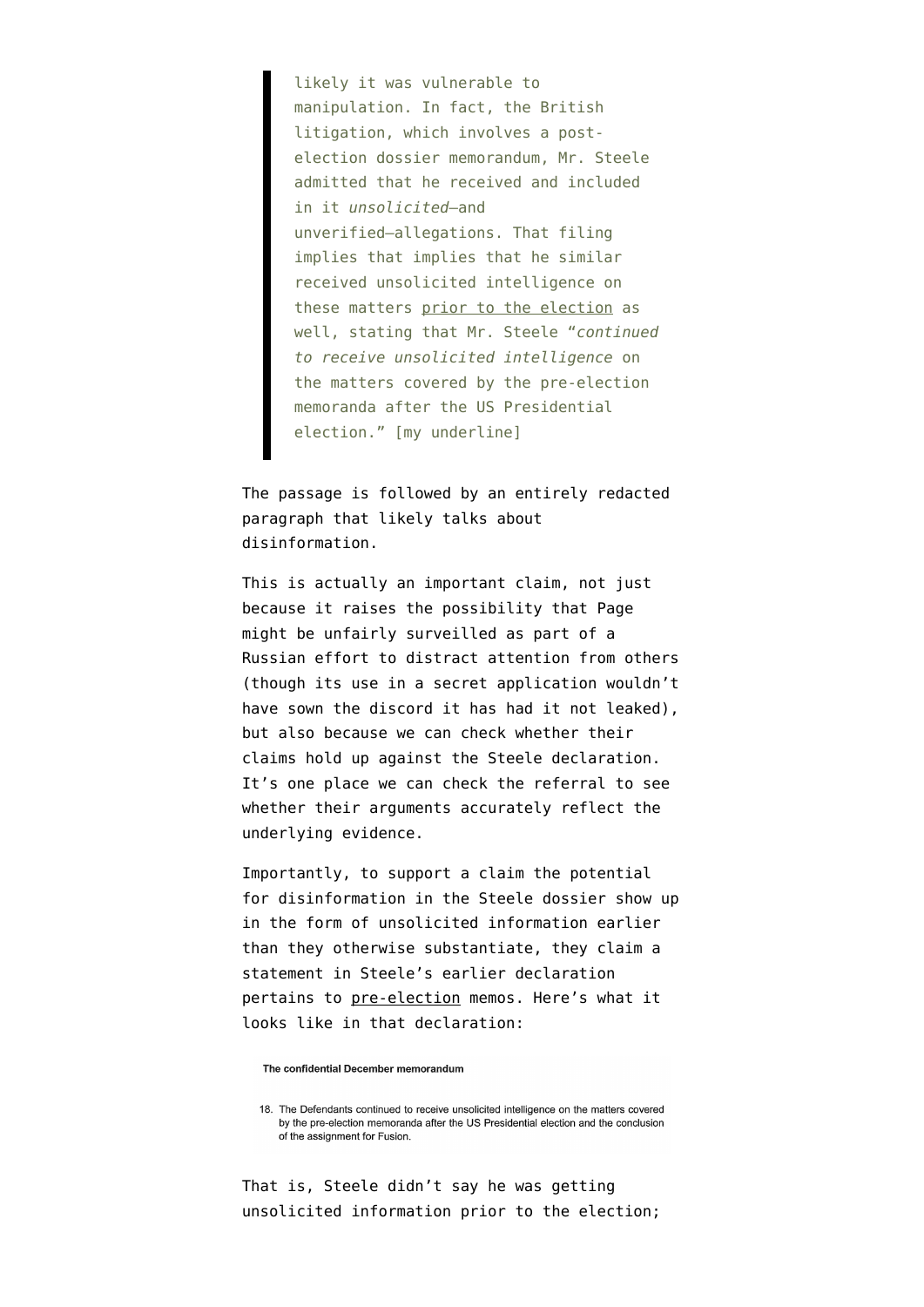this was, in both declarations, a reference to the single December report.

Moreover, while I absolutely agree that the last report is the most likely to be disinformation, the referral is actually not clear whether that December 13 report ever actually got included in a FISA application. There's no reason it would have been. While the [last report](https://www.documentcloud.org/documents/3259984-Trump-Intelligence-Allegations.html) mentions Page, the mention is only a referral back to earlier claims that Trump's camp was trying to clean up after reports of Page's involvement with the Russians got made public. So the risk that the December memorandum consisted partially or wholly of disinformation is likely utterly irrelevant to the validity of the three later FISA orders targeting Page.

Which is to say that, while I think worries about disinformation are real (particularly given their reference to Rinat Akhmetshin allegedly learning about the dossier during the summer, which [I wrote about here\)](https://www.emptywheel.net/2018/02/08/what-journalists-told-akhmetshin-about-the-steele-dossier/), the case Grassley and Graham make on that point both miscites Steele's own declaration and overstates the impact of their argued case on a Page application.

### **What about the Michael Isikoff reference?**

Perhaps the most interesting detail in the Grassley-Graham referral pertains to their obsession with the applications' references to the [September 23 Michael Isikoff article](https://www.yahoo.com/news/u-s-intel-officials-probe-ties-between-trump-adviser-and-kremlin-175046002.html) based off Steele's early discussions with the press. Grassley-Graham claim there's no information corroborating the dossier (there's a redacted Comey quote that likely says something similar). In that context, they point to the reference to Isikoff without explaining what it was doing there.

> The application appears to contain no additional information corroborating the dossier allegations against Mr. Page,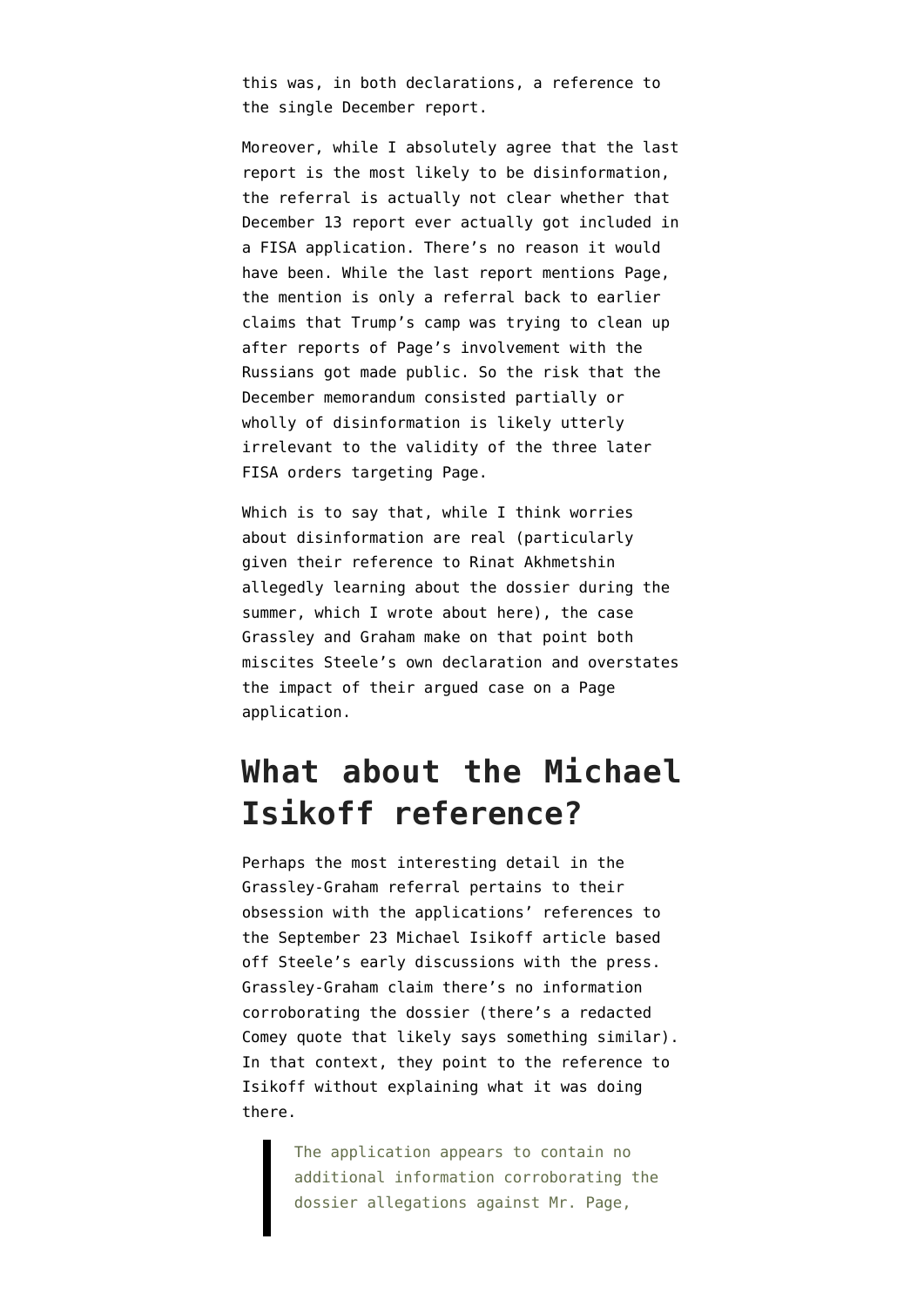although it does cite to a news article that appears to be sourced to Mr. Steele's dossier as well.

Elsewhere, I've seen people suggest the reference to Isikoff may have justified the need for secrecy or something, rater than as corroboration. But neither the referral nor Feinstein's rebuttal explains what the reference is doing.

In this passage, Grassley and Graham not only focus on Isikoff, but they ascribe certain motives to the way FBI referred to it, suggesting the claim that they did not believe Steele was a source for Isikoff was an attempt to "shield Mr. Steele's credibility."

Yet the FISA applications note the existence of a news article dated September 23, 2016, which in particular contained some of the same dossier information about Mr. Page compiled by Mr. Steele and on which the FBI relied in its application. While not explicitly stated, this is presumably the article by Michael Isikoff of Yahoo News, titled "U.S. Intel Officials Probe Ties Between Trump Adviser and Kremlin."

application attempts to explain away the inconsistency between Mr. Steele's assertion to the FBI and the existence of the article, apparently to shield Mr. Steele's credibility on which it still relied for the renewal request. The application to the FISC said: "Given that the information contained in the September 23rd news article generally matches the information about Page that [Steele] discovered doing his/her research, H

 $\overline{\phantom{a}}$  the

The FBI does not believe that [Steele] directly provided this information to the press" (emphasis added).

There's absolutely no reason the FBI would have seen the need to shield Steele's credibility in October. He was credible. More troubling is that the FBI said much the same thing in January.

> In the January reapplication, the FBI stated in a footnote that, "it did not believe that Steele gave information to *Yahoo News* that 'published the September 23 News Article."

Let's do some math.

If I'm doing my math correctly, if the FISA reapplications happened at a regular 90 day interval, they'd look like this.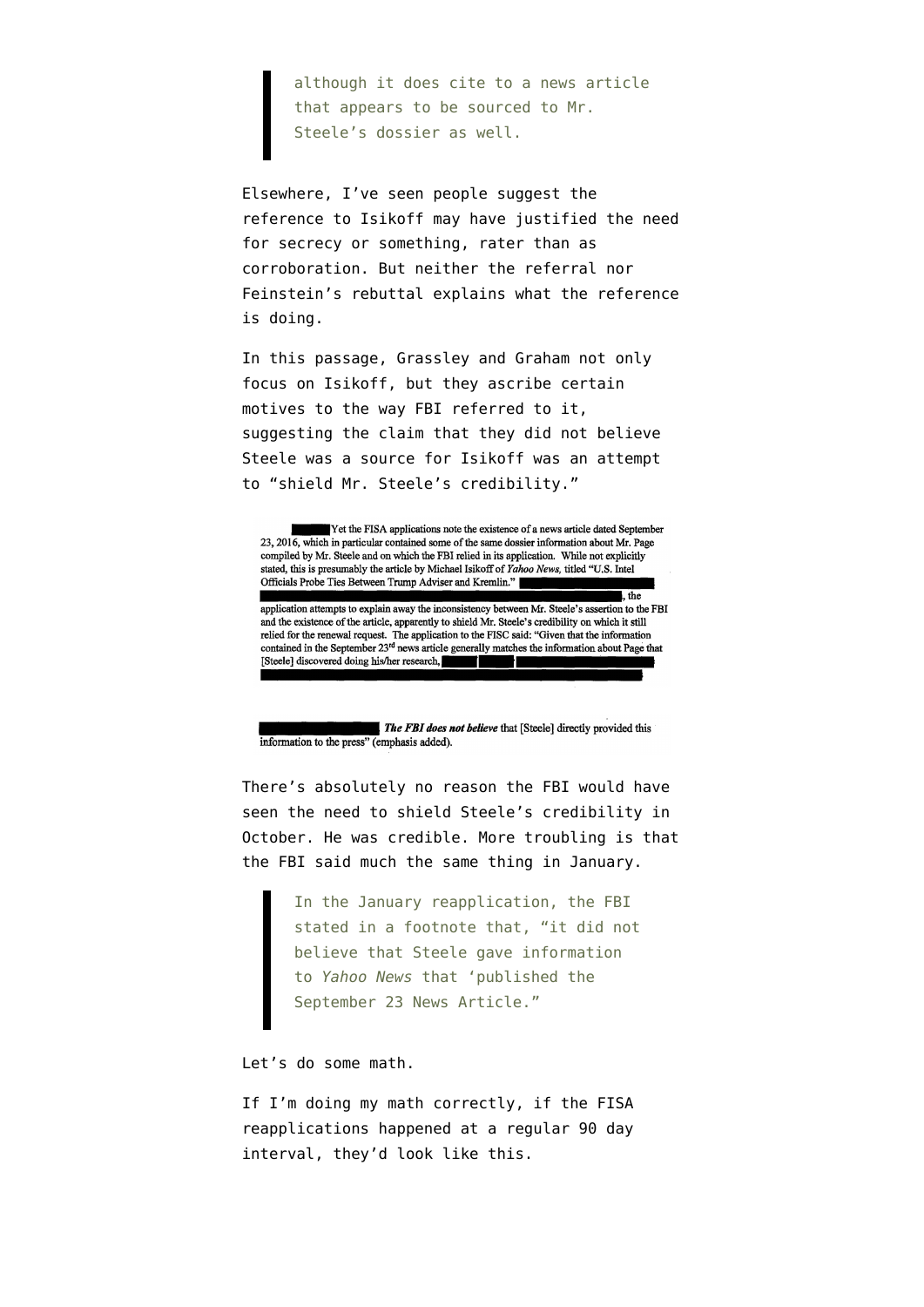| Date Approved                           | <b>FBI Signature</b> | DAG Signature |
|-----------------------------------------|----------------------|---------------|
| October 21                              | Comey                | Yates         |
| January 19                              | Comey                | Yates         |
| April 19                                | Comey                | Boente        |
| July 18                                 | McCabe               | Rosenstein    |
| $\overline{\phantom{a}}$<br>October 16? |                      |               |

That'd be consistent with what the Nunes memo said about who signed what, and would fit the firing dates of January 30 for Yates and May 9 for Comey, as well as the start date for Rosenstein of April 26 (Chris Wray started on August 1).

If that's right, then Isikoff wrote his [second](https://www.yahoo.com/news/the-man-behind-the-trump-dossier-was-former-british-spy-004221154.html) [article](https://www.yahoo.com/news/the-man-behind-the-trump-dossier-was-former-british-spy-004221154.html) on the Steele dossier, one that made it clear via a link his earlier piece had been based off Steele, before the second application was submitted (though the application would have been finished and submitted in preliminary form a week earlier, meaning FBI would have had to note the Isikoff piece immediately to get it into the application, but the topic of the Isikoff piece — that Steele was an FBI asset might have attracted their attention).

But that's probably not right because the Grassley-Graham referral describes a June, not July, reapplication, meaning the application would have been no later than the last week of June. That makes the reauthorization dates look more like this, distributing the extra days roughly proportionately:

| Date Approved             | <b>FBI Signature</b> | <b>DAG Signature</b> |
|---------------------------|----------------------|----------------------|
| October 21                | Comey                | Yates                |
| January 9                 | Comey                | Yates                |
| April 14                  | Comey                | Boente               |
| July 7 (June Application) | McCabe               | Rosenstein           |
| October 5?                |                      |                      |

That would put the second footnote claiming the FBI had no reason to believe the September Isikoff piece was based on Steele before the time when the second Isikoff piece made it clear.

I'm doing this for a second reason, however. It's possible (particularly given Whitehouse's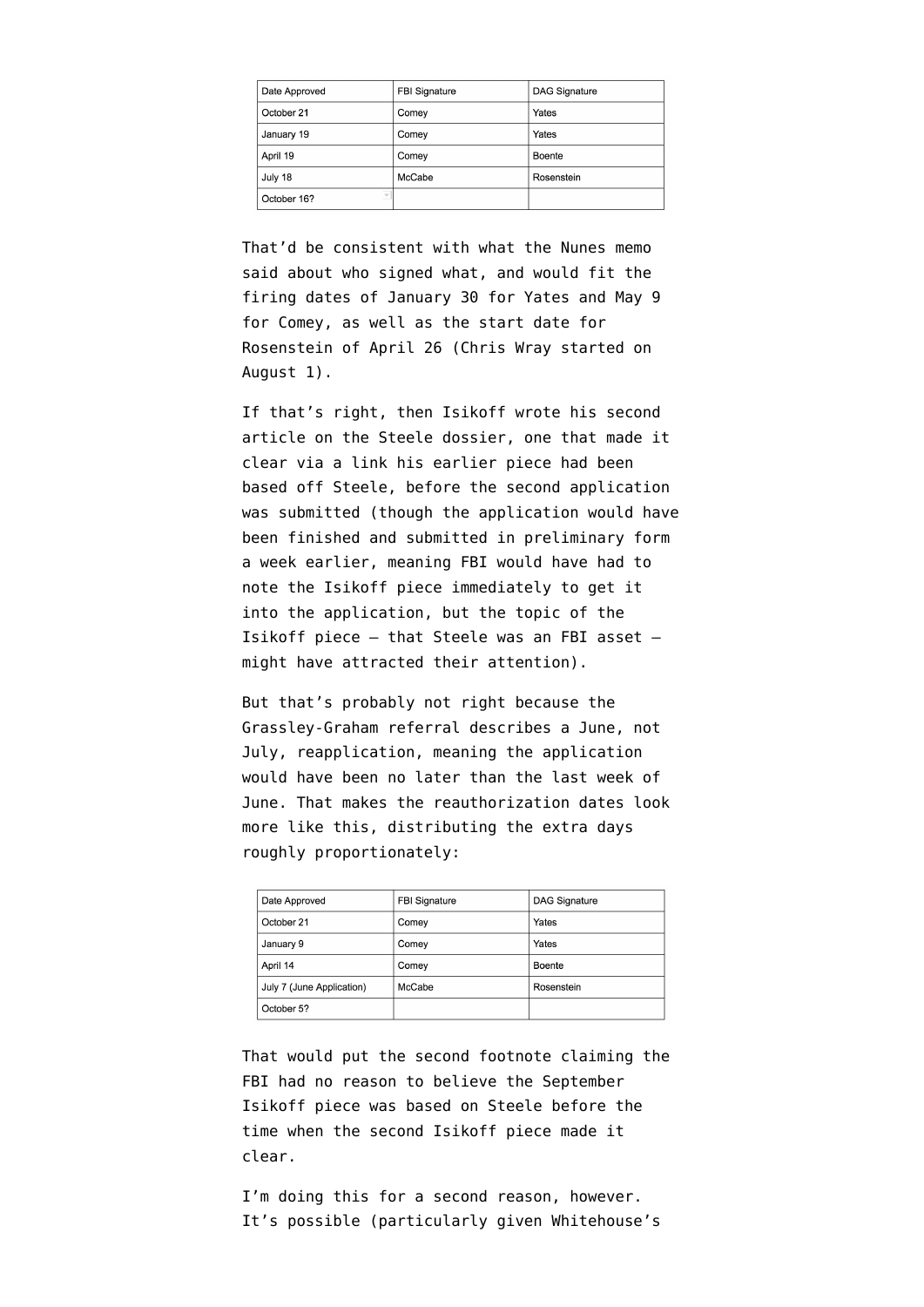comments) Carter Page remains under surveillance, but for some reason it's no longer contentious.

That might be the case if the reapplications no longer rely on the dossier.

And I'm interested in that timing because, on September 9, I [made what was implicit clear](https://www.emptywheel.net/2017/09/06/john-siphers-garbage-post-arguing-the-steele-dossier-isnt-garbage/): That pointing to the September Isikoff piece to claim the Steele dossier had been corroborated was self-referential. I'm not positive I was the first, but by that point, the Isikoff thing would have been made explicit.

### **Does this matter at all to the Mueller inquiry?**

Ultimately, though, particularly given the Nunes memo confirmation that the counterintelligence investigation into Trump's people all stems from the George Papadopoulos tip, and not Page (particularly given [the evidence that the FBI](https://www.emptywheel.net/2018/02/09/george-papadopoulos-call-records-were-not-subpoenaed-until-after-his-interviews/) [was very conservative in their investigation of](https://www.emptywheel.net/2018/02/09/george-papadopoulos-call-records-were-not-subpoenaed-until-after-his-interviews/) [him\)](https://www.emptywheel.net/2018/02/09/george-papadopoulos-call-records-were-not-subpoenaed-until-after-his-interviews/) there's not enough in even the Grassley-Graham referral to raise questions about the Mueller investigation, especially given a point [I made out in the Politico last week](https://www.politico.com/magazine/story/2018/02/01/russia-steele-dossier-democrats-republicans-216921).

> According to a [mid-January status](https://www.courtlistener.com/recap/gov.uscourts.dcd.190597/gov.uscourts.dcd.190597.146.0_1.pdf) [report](https://www.courtlistener.com/recap/gov.uscourts.dcd.190597/gov.uscourts.dcd.190597.146.0_1.pdf) in the case against Manafort and his deputy, Rick Gates, the government has turned over "more than 590,000 items" to his defense team, "including (but not limited to) financial records, records from vendors identified in the indictment, email communications involving the defendants, and corporate records." He and Gates have received imaged copies of 87 laptops, phones and thumb drives, and copies off 19 searchwarrant applications. He has not received, however, a FISA notice, which the government would be required to provide if they planned to use anything acquired using evidence obtained using